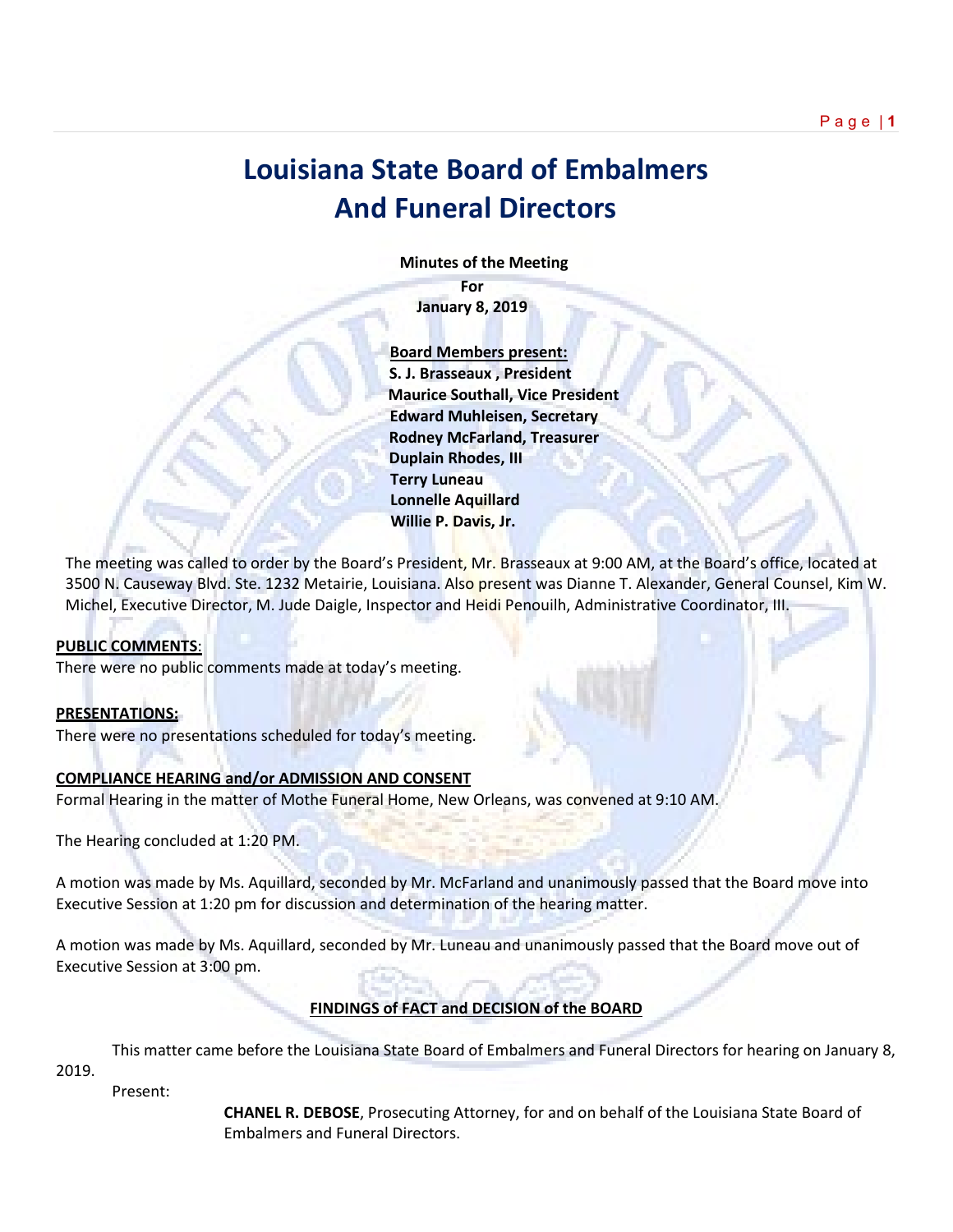**DIANNE T. ALEXANDER,** General Counsel, for and on behalf of the Louisiana State Board of Embalmers and Funeral Directors.

**HARRY VORHOFF,** Hearing Officer, Special Counsel for and on behalf of the Louisiana Department of Justice.

**DANIEL A. RANSON**, Attorney, for and on behalf of Boyd Mothe, Jr., and the entity Mothe Funeral Home

After considering the law, the evidence, the testimony of the witnesses and the entire record of these proceedings, and made a part of the record before the Board on January 8, 2019:

## **FINDINGS of FACT**

That **BOYD MOTHE, JR.** (E-1896) is a licensed Funeral Director/Embalmer, as well as, the registered agent and owner of the entity known as **Mothe Funeral Home**, LLC (#141, 487, 2309) New Orleans, Louisiana and, therefore, subject to the jurisdiction of this Board; That evidence contained within the record of these proceedings, together with the testimony of the witnesses made within the presentation, reflects the Board was unable to conclude **Mothe Funeral Home** was guilty of violating LA R.S. 37:848 (A) and (D) (1) because the Board determined ambiguity in the language of LA R.S. 37:844 (A) which governs how and when a license is considered renewed or delinquent made the status of Mr. Alvaro Berrios, the former employee of Mothe Funeral Home, license at the time of the alleged violations unclear.

## **CONCLUSIONS**

Because LA. R.S. 37:844 (A) provides: Every certificate holder under this Chapter who continues the practice of the science of embalming, the practice of funeral directing, or continues to operate a funeral establishment in this state shall renew its license by paying to the secretary of the board on or before December thirty-first of each year the renewal fee set forth by rule in accordance with [R.S. 37:845.](https://1.next.westlaw.com/Link/Document/FullText?findType=L&pubNum=1000011&cite=LARS37%3a845&originatingDoc=N5BB52FC0771C11E783EBFAD922F6D935&refType=LQ&originationContext=document&transitionType=DocumentItem&contextData=(sc.Default)) Any certificate holder whose renewal fee is not received by the board by December thirty-first shall be deemed delinquent. A notice of delinquency shall be sent via certified mail to the certificate holder by the board. The notice shall state that the deadline for payment has lapsed and that if the certificate holder intends to renew, payment of the renewal fee shall be submitted to the board within five business days of receipt of the notice. No penalties, reinstatement fees, or late fees shall be assessed and no reinspection shall be required if the certificate holder submits payment of the renewal fee within five business days of receipt of the notice. If the board does not receive the renewal fee within the five business days provided for by this Subsection, such certificate holder shall be subject to any penalty, reinstatement fees, or late fees authorized by law.

Though the Board mailed the notice of delinquency to Mr. Berrios as required by LA. R.S. 37:844 (A), the notice was returned to the Board by the United States Postal Service as undeliverable, thus it had not technically been received by Mr. Berrios in accordance with the statute. The Board concluded because the delinquency period created by LA. R.S. 37:844 (A), between the mailing of the notice by the Board and the receipt by the licensee, is not clearly defined and seems indefinite, thus making it unclear whether the license of the employee at issue in the matter was delinquent or lapsed. The alleged violations of LA. R.S. 37:848 (A) and (D) (1), allowing a non-licensed person to act as a Funeral Director or Embalmer, by **Mothe Funeral Home, LLC** grew out of the status of Mr. Berrios' license. Therefore, the Board concluded the alleged violations by **Mothe Funeral Home, LLC** were not clear and certain.

## **DECISION of the BOARD**

Accordingly, for the reasons as stated and as noted herein above;

The Board determined there had been no apparent violations by **Mothe Funeral Home, LLC** and dismissed the matter.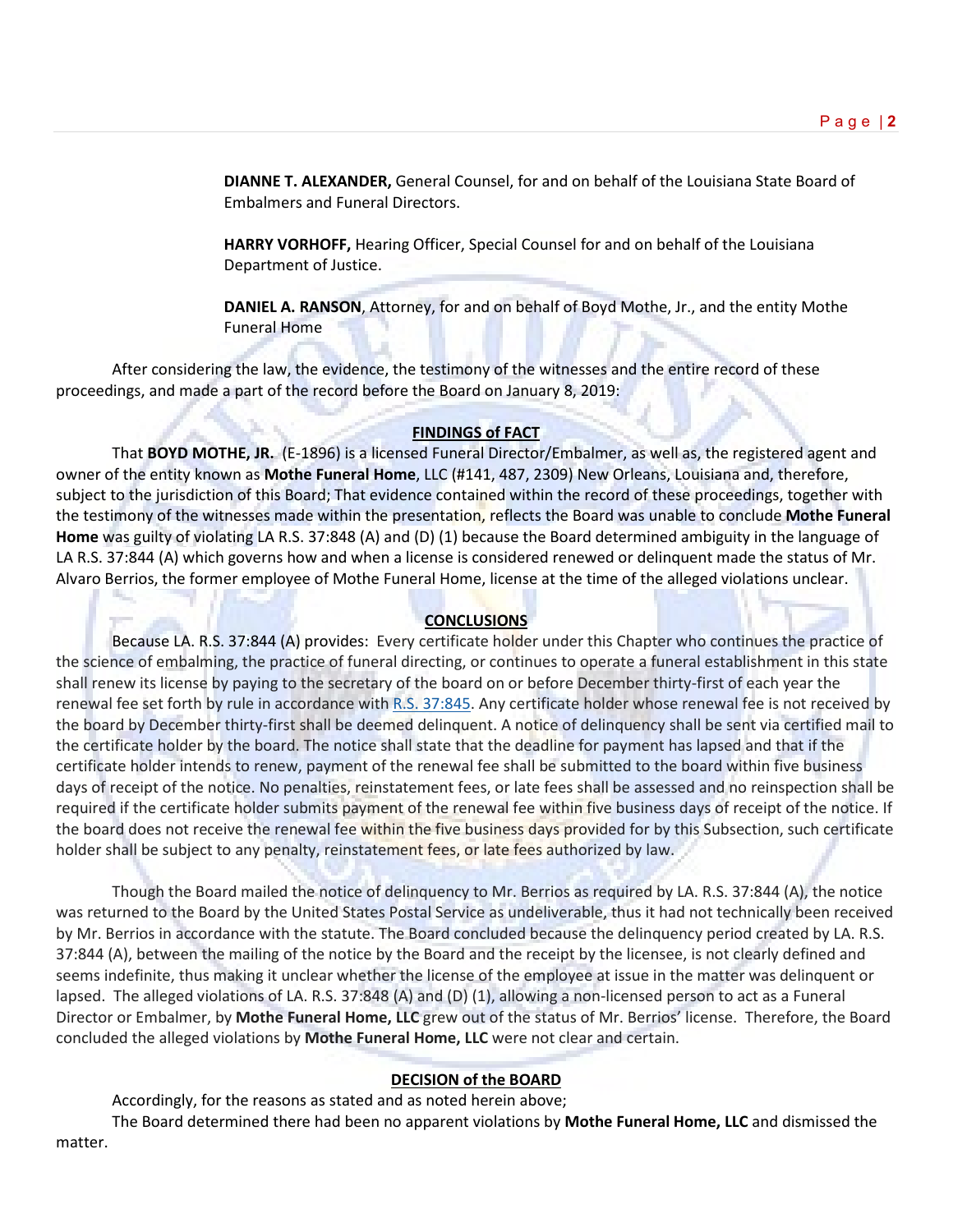Ms. Alexander summarized the AG Opinion request and statement; Attorney General's Opinion – 18-0069 - The LA State board of Embalmers and Funeral Directors is authorized to consider the criminal history of current and potential licensees, but it is not authorized to conduct background investigations independently.

Ms. Michel presented the Board with correspondence from the LA Department of Health re Board review and Certification. Each board under LDH shall be required to follow the obligations of LDH with regard to the letter; attached for review.

Renewal 2019 was presented to the Board for review.

A request from Bertis Verrette to address the Board regarding his parole/probation/restitution.

Motion was made by Mr. McFarland, seconded by Mr. Southall and unanimously passed that Mr. Verrette's license, E-2052 be reinstated based on the information presented.

## **Executive Director's Report**

Ms. Michel requested that the board consider allowing Mr. Daigle, Inspector, to complete the inspection reports on his computer and before he leaves the facility, immediately email the report to the funeral establishment and copying the Executive Director on the same email for electronic transmission of the reports. This would eliminate the printer, paper and ink cartridges Mr. Daigle currently utilizes to complete the reports. The emailed inspection report would be date stamped. A signed copy would be required by both the Inspector and funeral establishment representative, should there be a deficiency noted on the inspection report.

Ms. Michel presented the Board with information regarding The Conference, CEe Broker, and a letter received from Sister Callahan re Rev. Callahan's passing.

Updated on 1/2/2019 from last meeting in August 2018

The following was presented to the Board;

# **License & Registry Update from August 2018**

| <b>Funeral Establishments - new issue</b> |      |
|-------------------------------------------|------|
| Johnson Funeral Home of Moss Bluff        | 2925 |
| Fall Creek of Louisiana Funeral Home      | 2926 |

## **Establishment Ownership/Location/Name Change**

## **Crematory Establishment - new issue**

| <b>Embalmer and Funeral Director License - new issue</b> |       |                       |       |  |  |
|----------------------------------------------------------|-------|-----------------------|-------|--|--|
| <b>Kevin Piper</b>                                       |       | E2868 Dennis Milizone | E2872 |  |  |
| Joshua Mellieon                                          |       | E2869 Kysha Shinall   | E2873 |  |  |
| <b>Elizabeth Gautreaux</b>                               |       | E2870 Sarah Larose    | F2874 |  |  |
| <b>Rachael Bellard</b>                                   | F2871 |                       |       |  |  |

## **Funeral Director License - new issue**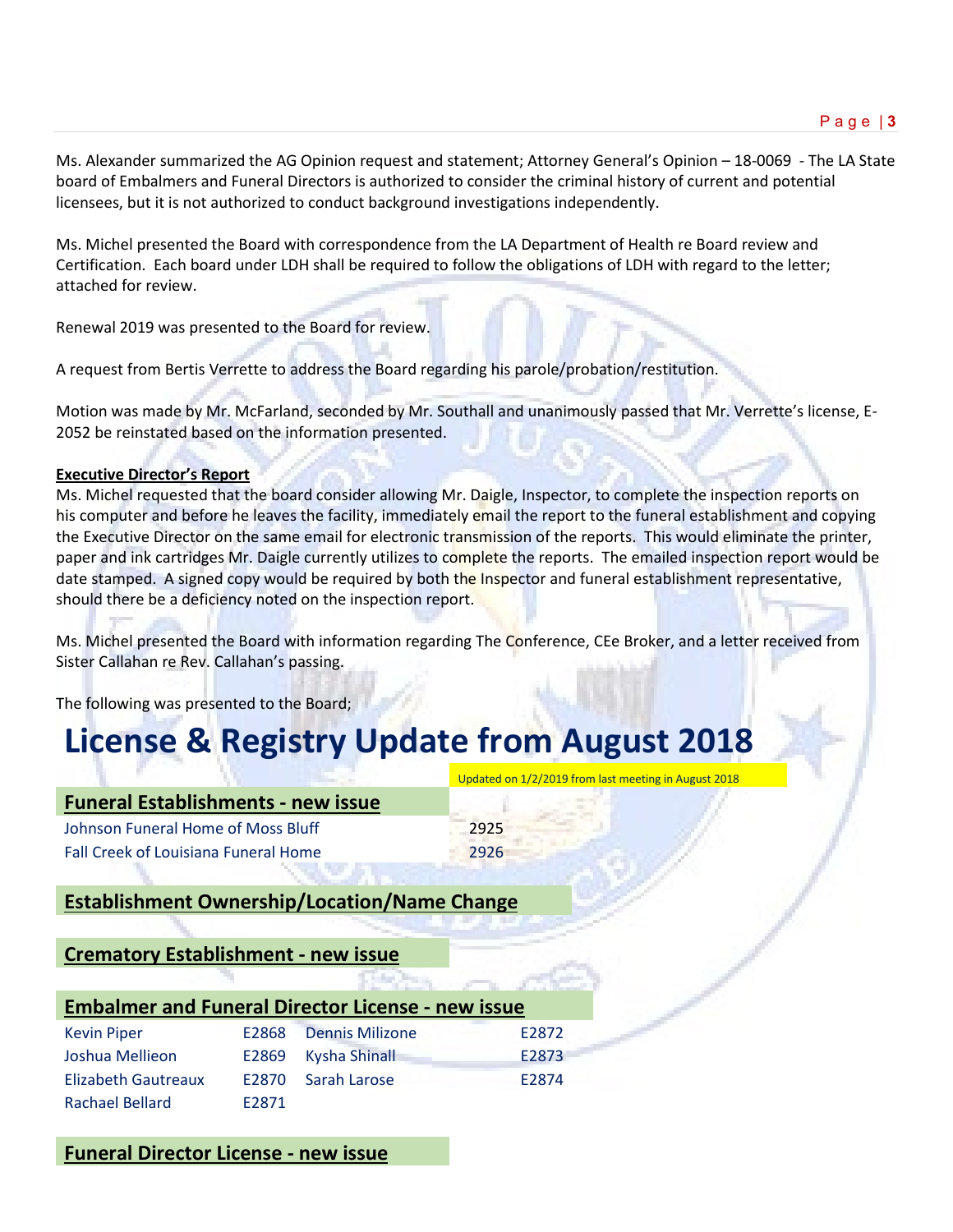| <b>Jacie Theriot</b>                       | U1677 | <b>Kenan Buchert</b>    | U1680 |
|--------------------------------------------|-------|-------------------------|-------|
| <b>Milton Motichek</b>                     | U1678 | <b>Gerald Bowen</b>     | U1681 |
| <b>Kimberly Gaspard</b>                    | U1679 | <b>Cecile Hebert</b>    | U1682 |
| Millicent                                  |       |                         |       |
| <b>McFarland</b>                           | U1683 |                         |       |
| <b>Retort Operator License - new issue</b> |       |                         |       |
| <b>Vincent Hebert</b>                      | 301   | <b>Dennis Molizone</b>  | 307   |
| John Jumonville                            | 302   | <b>Loring Jeanmard</b>  | 308   |
| <b>Frank Autin</b>                         | 303   | Kristin Sapienza        | 309   |
| <b>Nicholas O Barber</b>                   | 304   | <b>Scot Keller</b>      | 310   |
| Rona Cristadoro                            | 305   |                         | 311   |
|                                            |       | Allen Kopp              |       |
| Michael White                              | 306   |                         |       |
| <b>Reinstated Licenses - E / U / RO</b>    |       |                         |       |
| <b>Britt Huston</b>                        | 251   | 2018                    |       |
| <b>Sherry Johnson</b>                      | U1545 | 2018                    |       |
| <b>Randall Bourque</b>                     | E2119 | 2018                    |       |
| <b>Alvaro Berrios</b>                      | E2749 | 2018                    |       |
| <b>Kenneth Douglas</b>                     | E2311 | 2017                    |       |
|                                            |       |                         |       |
| <b>Temporary License - new issue</b>       |       |                         |       |
| Reina<br>Yamilet                           | 0505  |                         |       |
| Joshua<br>Craig                            | 0506  |                         |       |
| <b>Kirk</b><br><b>Barrow</b>               | 0507  |                         |       |
|                                            |       |                         |       |
| <b>Internships Registered</b>              |       |                         |       |
| <b>Preslee Breazeale</b>                   | 339   | <b>Bradford LeViege</b> | 351   |
| <b>Kendall Smith</b>                       | 340   | <b>Iris Chapman</b>     | 352   |
| Wanda Jackson                              | 341   | <b>Mary Jones</b>       | 353   |
| <b>Lindsey Meyers</b>                      | 342   | <b>Zelda Baines</b>     | 354   |
| <b>Ainslee Soileau</b>                     | 343   | Naomi Cooper            | 355   |
| <b>Stephen Schindler</b>                   | 344   | <b>Megan Beverly</b>    | 356   |
| <b>Meghan Chiles</b>                       | 345   | <b>Kyle Elliot</b>      | 357   |
| Katie LeDoux                               | 346   | <b>Derek Landry</b>     | 358   |
| <b>Corey Delamar</b>                       | 347   | <b>Kaci Moore</b>       | 359   |
| Shana Hickerson                            | 348   | Kenan Buchert           | 360   |
| <b>Taini Foulon</b>                        | 349   | Jennifer Bourque        | 361   |
| <b>Brian Johnston</b>                      | 350   | <b>Jerry Twyman</b>     | 362   |

Motion was made by Mr. Mulheisen, seconded by Mr. Rhodes and unanimously passed to accept the report as presented as well as allowing Mr. Daigle to proceed with electronic submission of the inspection reports.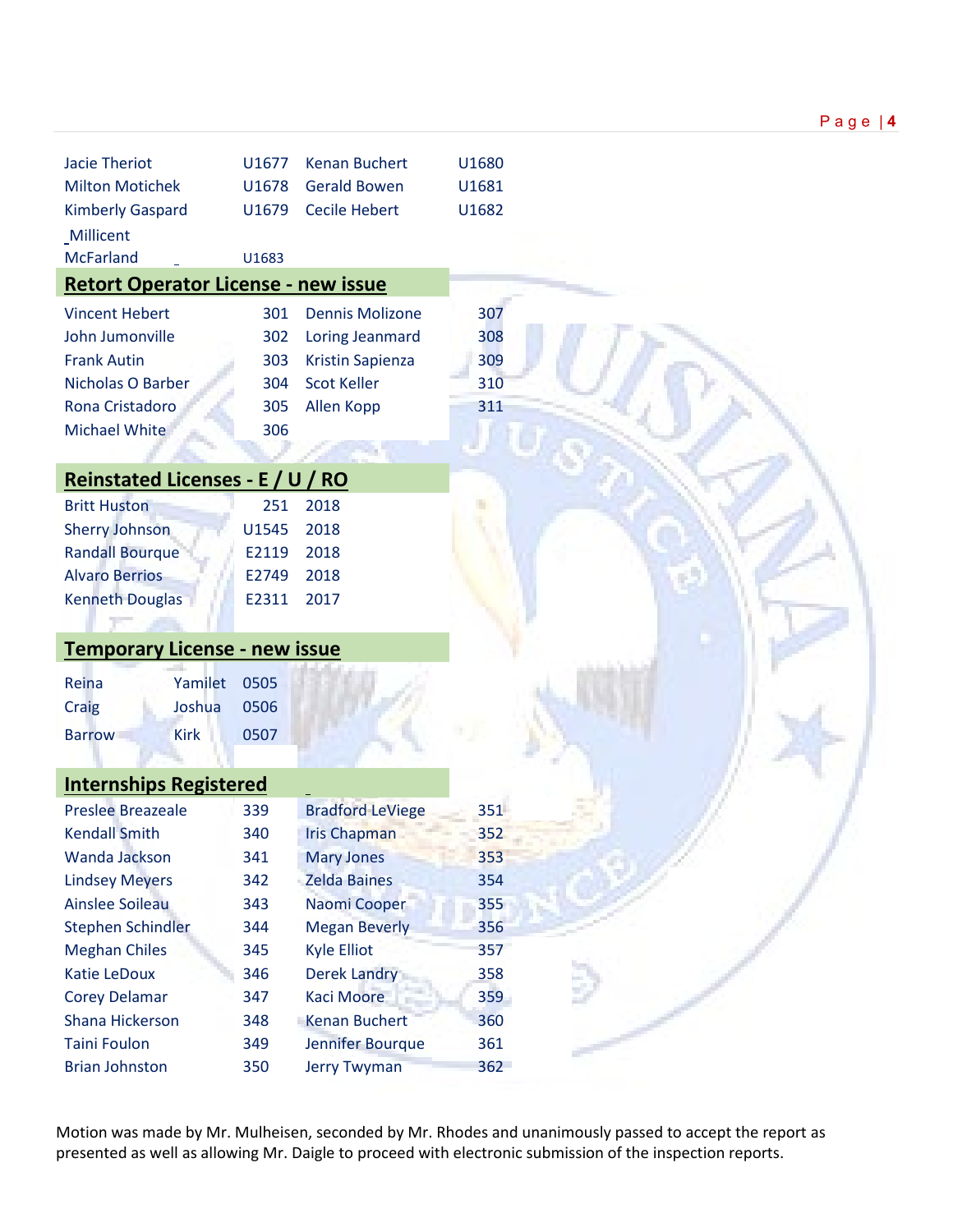## Page | **5**

#### **GENERAL COUNSEL'S REPORT**

Motion was made by Mr. Southall, seconded by Mr. Luneau and unanimously passed to accept the report as presented.

## **INSPECTOR'S REPORT**

Motion was made by Mr. Muleisen, seconded by Mr. Luneau and unanimously passed to accept the report as presented.

## **MINUTES**

Motion was made by Mr. Southall, seconded by Mr. Davis and unanimously passed to accept the minutes of the meeting for August 14, 15 and 16, 2018.

#### **FINANCIAL**

Motion was made by Mr. Southall, seconded by Mr. Davis and unanimously passed to accept the financial report and budget presentations as presented.

## **CORRESPONDENCE**

Mr. Rhodes provided Ms. Michel with a letter from Vital Records regarding LEERS. Mr. Rhodes requested that Ms. Michel review the letter for discussion at the meeting. The letter seemed to request funeral homes be required to provide LEERS User ID forms to Doctors who are not in LEERS. This seemed to mislead funeral homes in that they are required to get the Doctors to sign up in LEERS.

After a discussion by Ms. Michel with Mr. George, VR Registrar, Mr. George advised that the letter was dated October 2018 and that was not the intent of the letter. Due to the date of the letter and the deadline for Doctors to be registered in LEERS, it is no longer a suggestion that funeral homes provide Doctors with LEERS information. Vital Records has reached out to the Medical Board for assistance with the mandatory requirements and disciplinary actions regarding this issue.

Without prior notification of his request, Charles Evins was present to address the Board, once again, regarding a request for mileage exceptions between two of his locations that exceed the forty (40) mile radius requirement.

After a brief discussion, the Board's President, Mr. Brasseaux, advised Mr. Evins that the Board will not be granting an exception to this mileage request due to the fact that, based on Mr. Evins' previous mileage issues and requests, the Board recently promulgated specific language changes in the rule to include "radius" which encompasses more than actual driving mileage.

The Board held their election of officers for the 2019 year;

Motion was made by Mr. Luneau, seconded by Ms. Aquillard and unanimously passed that the officers are as follows;

> President – Maurice Southall Vice President – Edward Muhleisen Secreatary – Rodney McFarland Treasurer – Duplain Rhodes